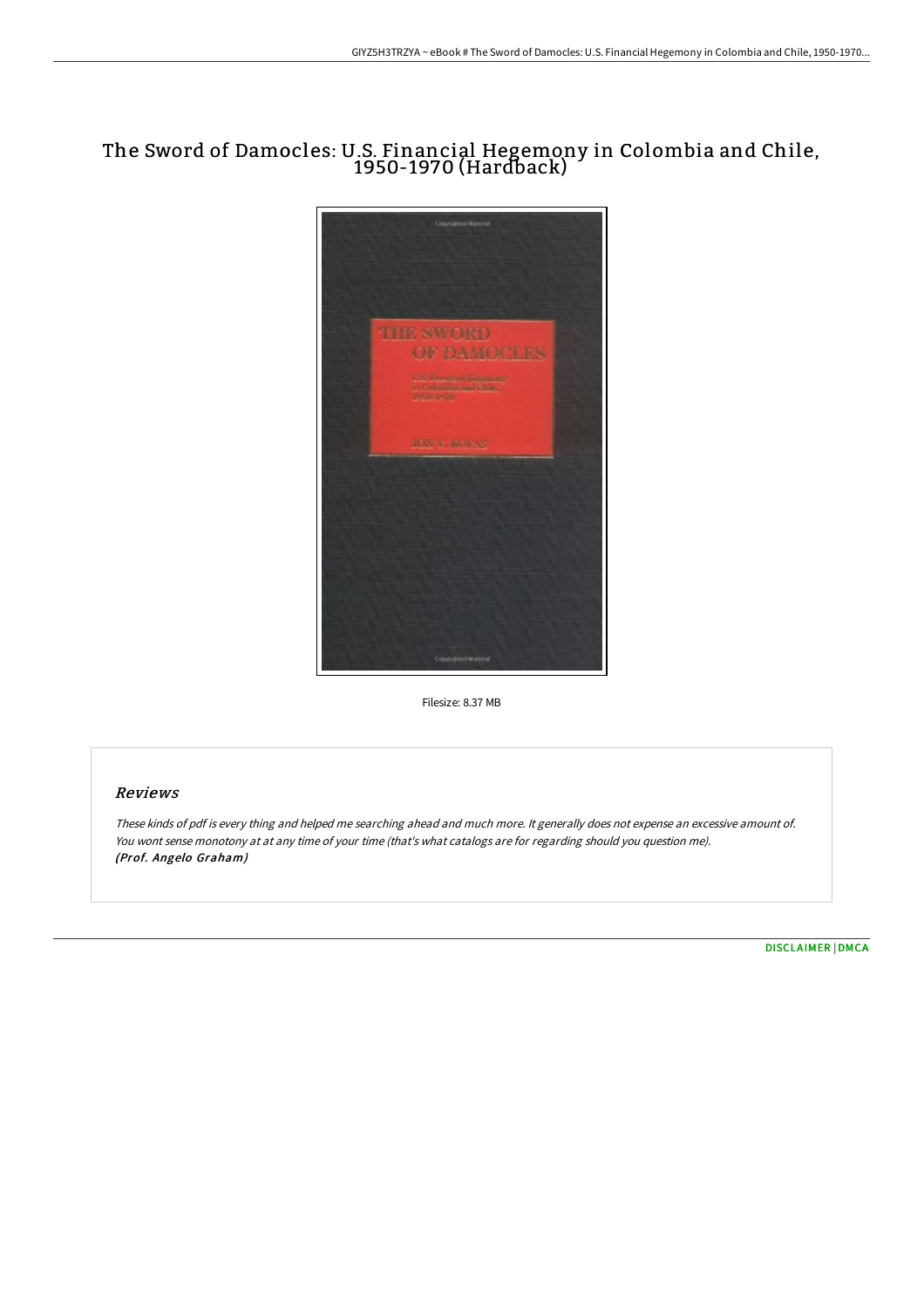## THE SWORD OF DAMOCLES: U.S. FINANCIAL HEGEMONY IN COLOMBIA AND CHILE, 1950-1970 (HARDBACK)



ABC-CLIO, United States, 2002. Hardback. Condition: New. Language: English . Brand New Book \*\*\*\*\* Print on Demand \*\*\*\*\*. Focusing on Chile and Colombia during the 1950s and 1960s, Kofas examines the impact of IMF, World Bank, and U.S. foreign policy on the economies and social and political institutions of Latin America. Far from fostering democracy and social justice, foreign loans and aid were major impediments to these ideals. Symptomatic of systematic underdevelopment, cyclical Third World foreign borrowing and debt crises have been responsible for maintaining the debtor nations integrated into the global market economy, perpetuating their dependency, and maintaining low living standards. Comparing Colombia and Chile, the book examines the complex factors of domestic and international forces that account for structural underdevelopment in the Third World. A study on the historical antecedents of globalism and its impact on the Third World, this book analyzes the interplay between IMF, World Bank, and U.S. foreign policy in shaping the economies of the Third World through loans that are the catalyst to global integration. Through its in-depth look at a complex topic, this book will prove provocative and valuable reading to students of globalization, inter-American relations, international finance, Latin American History, and U.S. diplomatic history.

 $\mathbb B$ Read The Sword of Damocles: U.S. Financial Hegemony in Colombia and Chile, 1950-1970 [\(Hardback\)](http://techno-pub.tech/the-sword-of-damocles-u-s-financial-hegemony-in-.html) Online  $\ensuremath{\boxdot}$ Download PDF The Sword of Damocles: U.S. Financial Hegemony in Colombia and Chile, 1950-1970 [\(Hardback\)](http://techno-pub.tech/the-sword-of-damocles-u-s-financial-hegemony-in-.html)